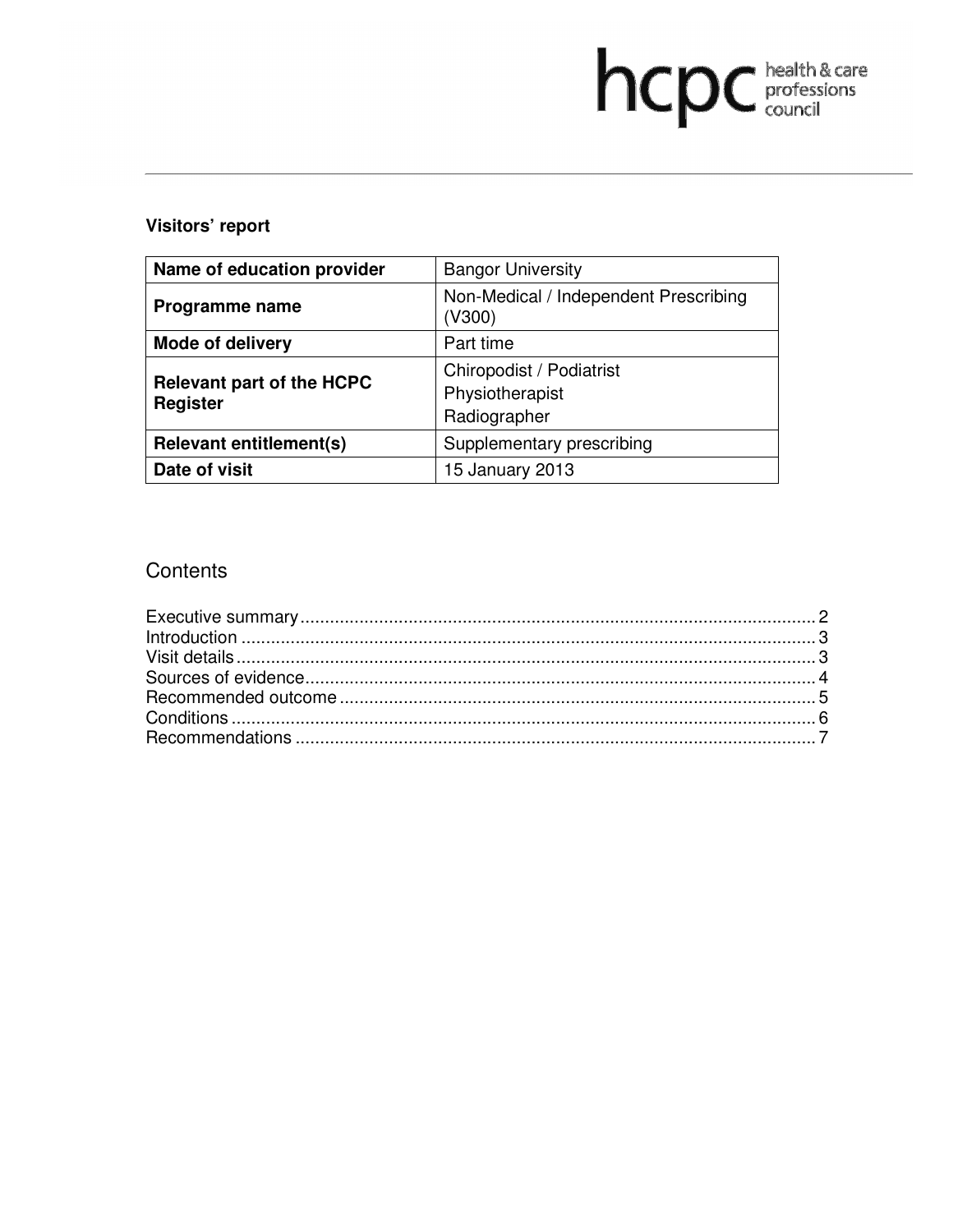## Executive summary

The Health and Care Professions Council (HCPC) approve educational programmes in the UK which health and care professionals must complete before they can apply to be registered with us. The HCPC is a statutory regulator and our main aim is to protect the public. The HCPC currently regulates 16 professions. All of these professions have at least one professional title which is protected by law. This means that anyone using the title Chiropodist / Podiatrist, Physiotherapist or Radiographer must be registered with us. The HCPC keep a register of health and care professionals who meet our standards for their training, professional skills, behaviour and health.

As well as approving educational programmes for people who want to join the Register, the HCPC also approve a small number of programmes for those already on the Register. The post-registration programmes we currently approve are supplementary prescribing programmes (for chiropodists / podiatrists, radiographers and physiotherapists) and programmes in local anaesthetics and prescription-only medicine (for chiropodists / podiatrists).

The visitors' report which follows outlines the recommended outcome made by the visitors on the approval of the programme. This recommended outcome was accepted by the Education and Training Committee (Committee) on 27 March 2013. At the Committee meeting on 27 March 2013, the programme was approved. This means that the education provider has met the condition(s) outlined in this report and that the programme meets our standards of education and training (SETs) and ensures that those who complete it meet our standards of proficiency (SOPs) for their part of the Register. The programme is now granted open ended approval, subject to satisfactory monitoring.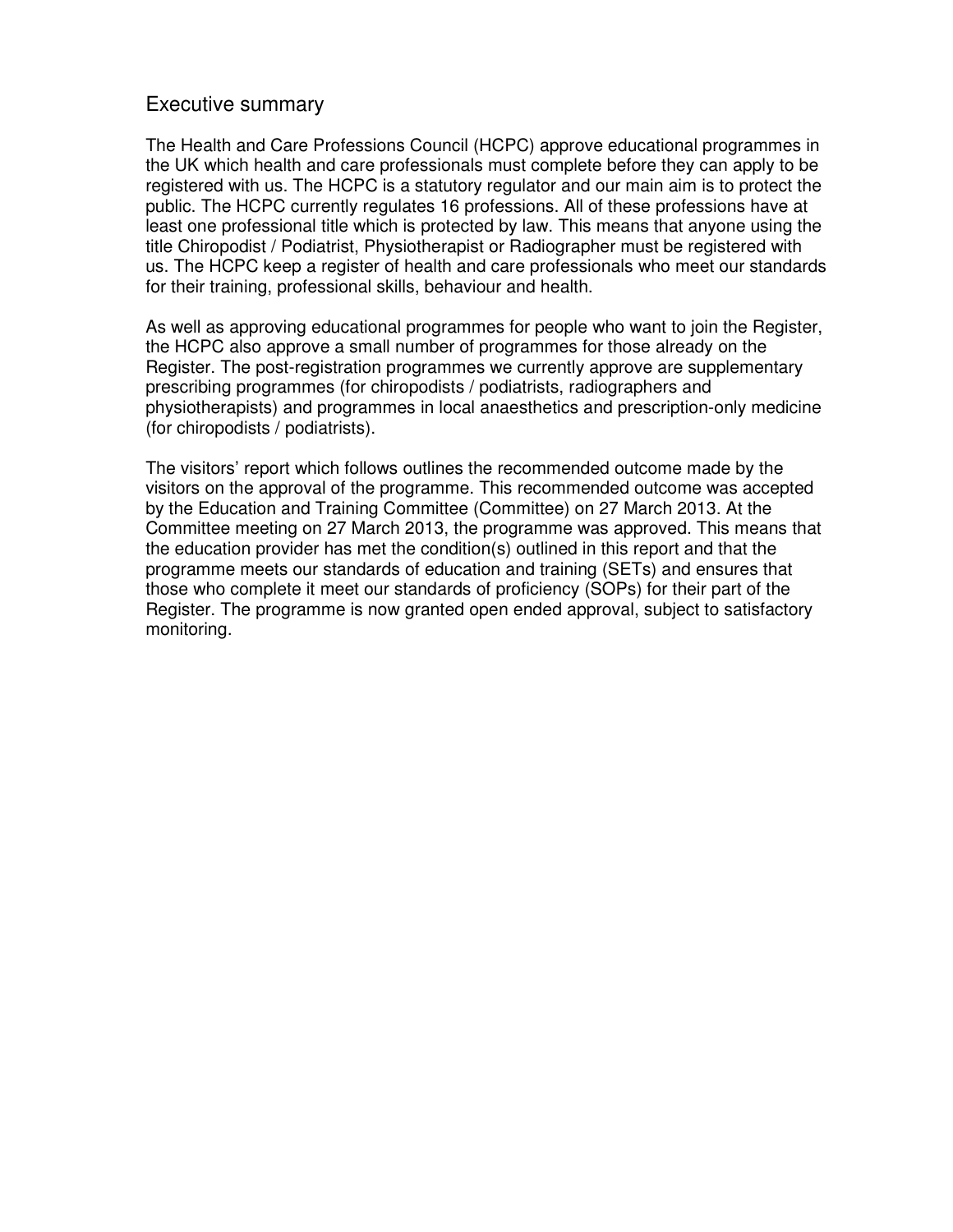# Introduction

The HCPC visited the programme at the education provider as it was a new programme which was seeking HCPC approval for the first time. This visit assessed the programme against the standards of education and training (SETs) and considered whether those who complete the programme meet the standards of proficiency (SOPs) for their part of the Register.

This visit was an HCPC only visit. The education provider and validating did not validate or review the programme at the visit and the professional body did not consider their accreditation of the programme. The education provider supplied an independent chair and secretary for the visit.

# Visit details

| Name of HCPC visitors and profession         | Gwyn Thomas (Paramedic)<br>Paul Blakeman (Chiropodist /<br>Podiatrist) |
|----------------------------------------------|------------------------------------------------------------------------|
| HCPC executive officer (in attendance)       | <b>Matthew Nelson</b>                                                  |
| Proposed student numbers                     | 30                                                                     |
| Proposed start date of programme<br>approval | September 2013                                                         |
| Chair                                        | David Wright (Bangor University)                                       |
| Secretary                                    | Gemma Plowman (Bangor<br>University)                                   |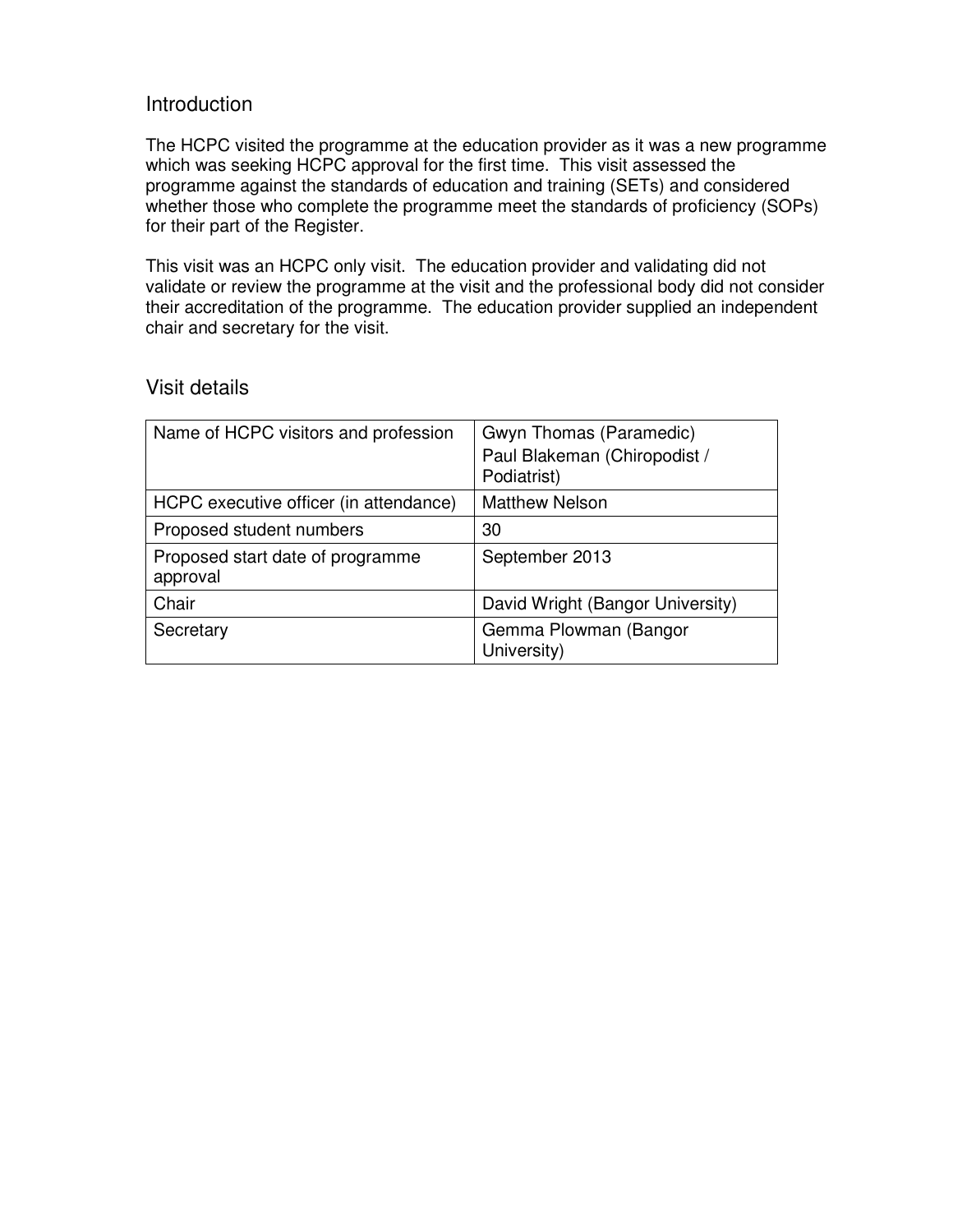# Sources of evidence

Prior to the visit the HCPC reviewed the documentation detailed below, sent by the education provider:

|                                                                                       | Yes | <b>No</b> | N/A |
|---------------------------------------------------------------------------------------|-----|-----------|-----|
| Programme specification                                                               |     |           |     |
| Descriptions of the modules                                                           |     |           |     |
| Mapping document providing evidence of how the<br>education provider has met the SETs |     |           |     |
| Mapping document providing evidence of how the<br>education provider has met the SOPs |     |           |     |
| Practice placement handbook                                                           |     |           |     |
| Student handbook                                                                      |     |           |     |
| Curriculum vitae for relevant staff                                                   |     |           |     |
| External examiners' reports from the last two years                                   |     |           |     |

During the visit the HCPC saw the following groups or facilities:

|                                                                                                  | Yes | No | N/A |
|--------------------------------------------------------------------------------------------------|-----|----|-----|
| Senior managers of the education provider with<br>responsibility for resources for the programme |     |    |     |
| Programme team                                                                                   |     |    |     |
| Placements providers and educators/mentors                                                       |     |    |     |
| <b>Students</b>                                                                                  |     |    |     |
| Learning resources                                                                               |     |    |     |
| Specialist teaching accommodation<br>(eg specialist laboratories and teaching rooms)             |     |    |     |

The HCPC met with nursing and pharmacy students, as the programme is seeking approval by the HCPC and therefore does not currently have any chiropody / podiatry, physiotherapy or radiography students enrolled on it.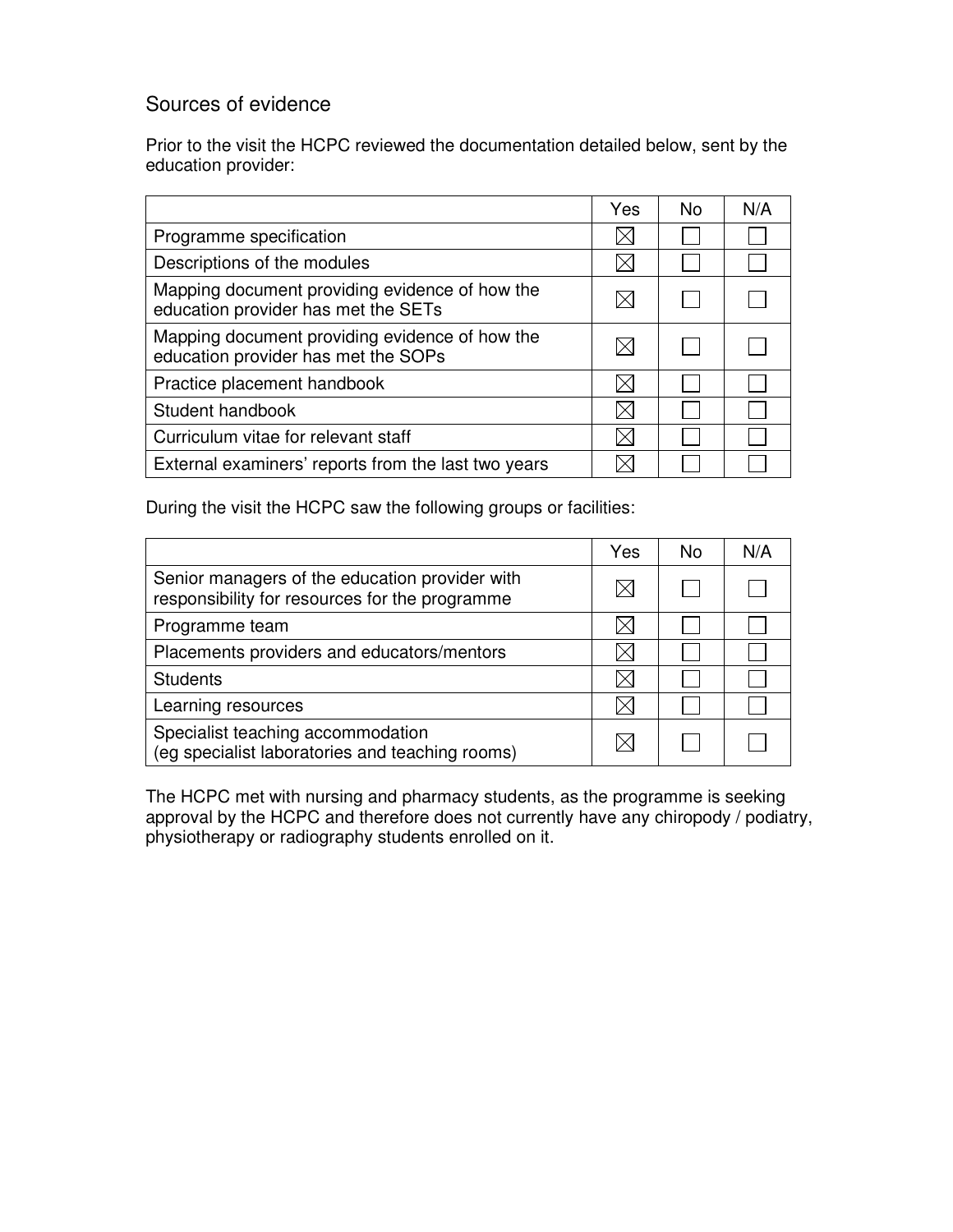## Recommended outcome

To recommend a programme for approval, the visitors must be assured that the programme meets all of the standards of education and training (SETs) and that those who complete the programme meet our standards of proficiency (SOPs) for their part of the Register.

The visitors agreed to recommend to the Education and Training Committee that a number of conditions are set on the programme, all of which must be met before the programme can be approved.

The visitors agreed that 55 of the SETs have been met and that conditions should be set on the remaining 2 SETs.

Conditions are requirements that the education provider must meet before the programme can be recommended for approval. Conditions are set when certain standards of education and training have not been met or there is insufficient evidence of the standard being met.

The visitors have also made one recommendation for the programme.

Recommendations are observations on the programme or education provider which do not need to be met before the programme is recommended for approval. Recommendations are normally set to encourage further enhancements to the programme and are normally set when it is felt that the particular standard of education and training has been met at, or just above the threshold level.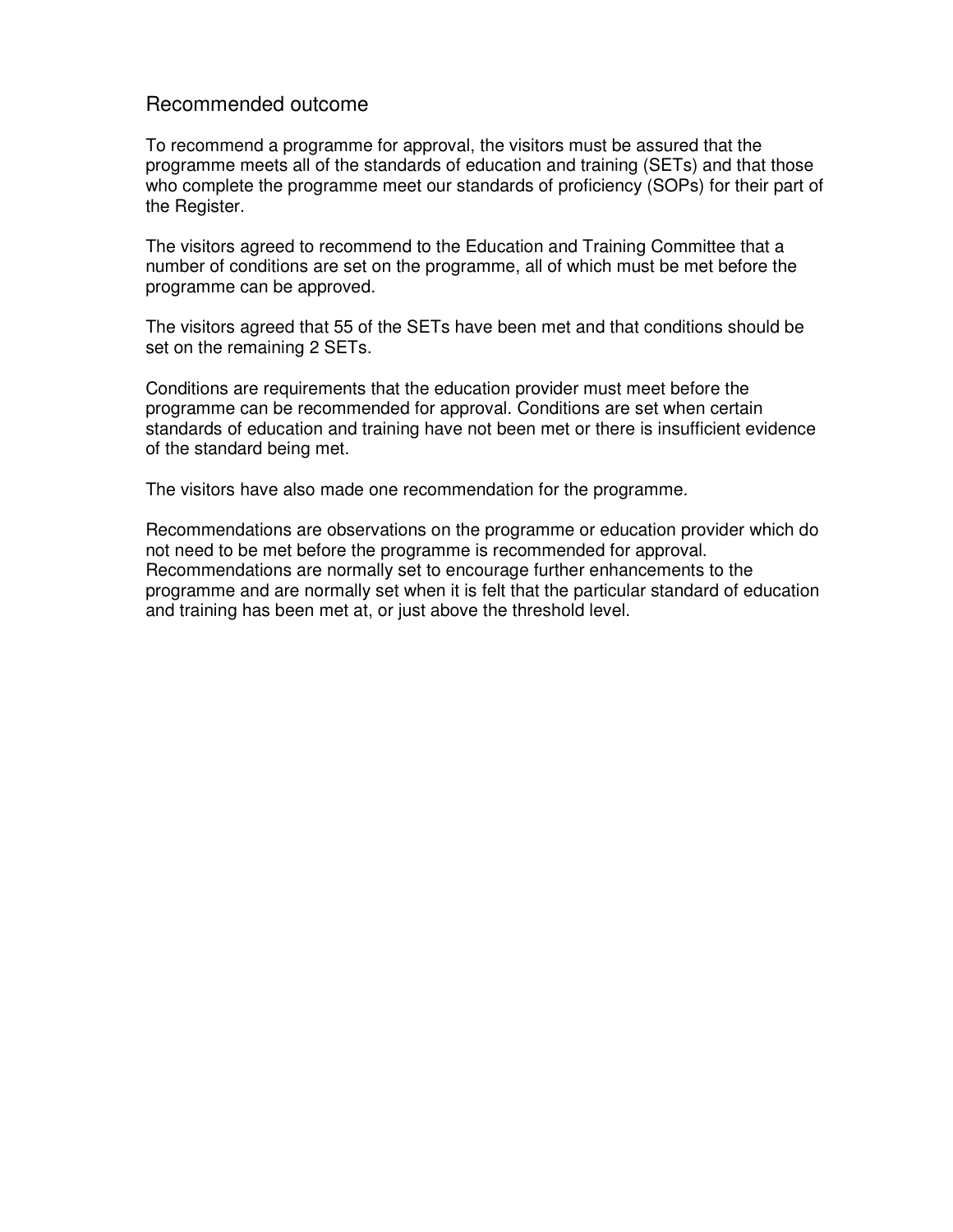## **Conditions**

#### **3.8 The resources to support student learning in all settings must be effectively used.**

**Condition:** The programme team must revisit programme documentation to ensure the terminology in use is reflective of the current terminology used in relation to statutory regulation and the HCPC.

**Reason:** The visitors noted the programme documentation submitted by the education provider did not fully comply with the relevant guidance issued by HCPC. There were a number of instances across the documentation where the programme's learning outcomes were mapped to 'HCPC outcomes' (Appendix 3b; HCPC learning outcomes mapping; module handbook, p20; DMP handbook, p19 and the student portfolio). The programme team indicated that these outcomes had been taken from The Department of Health's 'Outline Curriculum for Training Programmes to prepare Allied Health Professionals as Supplementary Prescribers'. Whilst the visitors were satisfied that these outcomes covered the HCPC's singular standard of proficiency relevant to supplementary prescribing (within SOP 2.4b), they noted that the term 'HCPC outcome' is not a term used by the HCPC. Programme learning outcomes must instead be mapped to the singular relevant standard of proficiency. The visitors require the documentation to be reviewed to remove any instances of incorrect terminology. In this way the visitors can be sure that the documentary resources available to support students' learning are being effectively used and that this standard can be met.

#### **4.5 The curriculum must make sure that students understand the implications of the HCPC's standards of conduct, performance and ethics.**

**Condition:** The education provider must demonstrate how the curriculum ensures that students understand the implications of the HCPC's standards of conduct, performance and ethics.

**Reason:** From a review of the programme documentation the visitors noted that while there was a section on professional unsuitability, there was no reference to HCPC's standards of conduct, performance and ethics. Further discussion with the programme team revealed that these standards (along with equivalent codes of conduct from other regulators) had being considered whilst assembling the examples of professional unsuitability. Although students on the programme will be existing HCPC registrants who agree to adhere to the HCPC standards of conduct performance and ethics as part of the registration and renewal processes, they will have to consider the standards under the new scope of a supplementary prescriber. Whilst the visitors felt that the elements of the standards of conduct, performance and ethics may be covered, they require additional evidence to identify precisely where the programme team covers the HCPC's standards of conduct, performance within the programme. By doing so the visitors can be assured that students on the programme understand the implications of the HCPC's standards of conduct, performance and ethics, including how and when they apply.